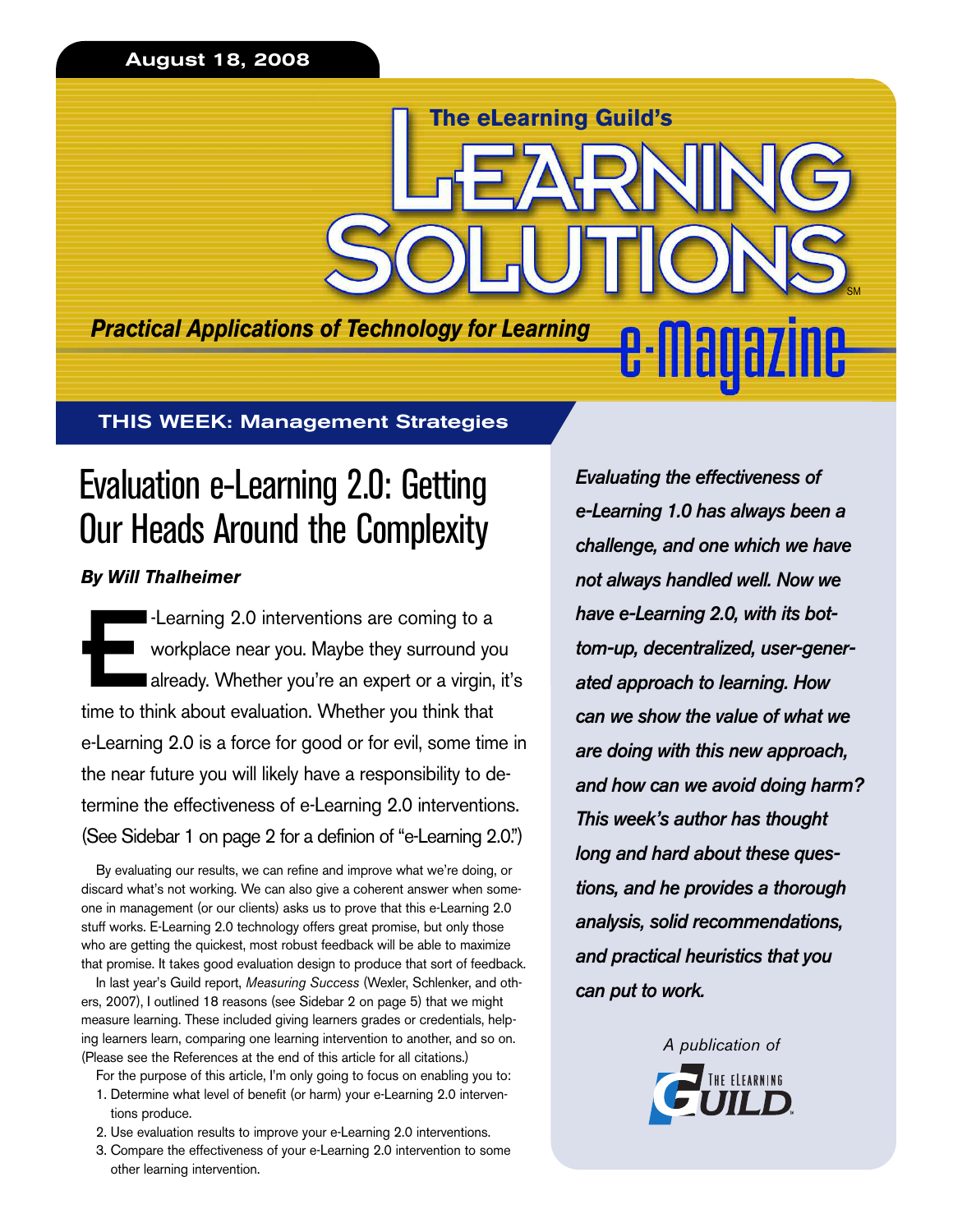This article will NOT cover how to decide whether to implement e-Learning 2.0 strategies in your organization. Rather, it should help you think through the many issues and complexities involved in evaluating e-Learning 2.0 interventions. At the end, I outline a short list of the most critical things we should be doing as we evaluate e-Learning 2.0. As you will see, getting started with a few simple imperatives may be the best strategy.

# Beware of seduction

In thinking about how to evaluate e-Learning 2.0, the first thing to remember is that EVERY new learning technology brings with it hordes of booming evangelists rhapsodizing utopian visions. These visions may or may not be true or realistic, yet they may seduce us beyond all rationality or evidence. Programmed instruction, 16mm movies, and filmstrips were the first such seductive technologies. (Many Learning Solutions readers are not old enough to remember them, of course.) Later, radio, television, and computer-based training were magical technologies that many believed would completely transform the learning landscape.

E-Learning 2.0 is no different. Some tout it as the key to unlocking the unlimited promise of informal

learning. Some supporters present it as a way to democratize organizations. Others promote it as a way to empower employees to help each other rise to their fullest potential. Because these visions can be so enticing, we have to make an extra effort to be objective. We have to shield ourselves from temptation by investing in evaluation — and in doing evaluation right.

#### Grassroots content development

E-Learning 2.0 differs from most traditional learning methodologies in allowing — even encouraging — everybody to contribute in creating learning messages. The

## **Sidebar 1** *Some handy definitions*

**E-Learning 2.0:** The idea of learning through digital connections and peer collaboration, enhanced by technologies driving Web 2.0. Users/Learners are empowered to search, create, and collaborate, in order to fulfill intrinsic needs to learn new information.

**Vetting:** An investigative process of examination, fact-checking, and evaluation.

**Web 2.0:** The stage of the World Wide Web where the Internet has become a platform for users to create, upload, and share content with others, versus simply downloading content.



**Publisher** David Holcombe

**Editorial Director** Heidi Fisk **Editor** Bill Brandon **Copy Editor** Charles Holcombe

**Design Director** Nancy Marland Wolinski

**The eLearning Guild™ Advisory Board** Ruth Clark, Lance Dublin, Conrad Gottfredson, Bill Horton, Bob Mosher, Eric Parks, Brenda Pfaus, Marc Rosenberg, Allison Rossett

Copyright 2002 to 2008. **Learning Solutions e-Magazine**™ (formerly **The eLearning Developers' Journal**™). Compilation copyright by The eLearning Guild. All rights reserved. Please contact *The eLearning Guild* for reprint permission.

**Learning Solutions e-Magazine**™ is published weekly for members of *The eLearning Guild*, 375 E Street, Suite 200, Santa Rosa, CA 95404. Phone: +1.707.566.8990. www.eLearningGuild.com

**Learning Solutions e-Magazine™** is designed to serve as a catalyst for innovation and as a vehicle for the dissemination of new and practical strategies, techniques, and best practices for e-Learning design, development and management professionals. It is not intended to be THE definitive authority ... rather, it is intended to be a medium through which e-Learning professionals can share their knowledge, expertise, and experience. As in any profession, there are many different ways to accomplish a specific objective. **Learning Solutions** will share many different perspectives and does not position any one as "the right way," but rather we position each article as "one of the right ways" for accomplishing an objective. We assume that readers will evaluate the merits of each article and use the ideas they contain in a manner appropriate for their specific situation.

The articles in **Learning Solutions** are all written by people who are actively engaged in this profession — not by journalists or freelance writers. Submissions are always welcome, as are suggestions for future topics. To learn more about how to submit articles and/or ideas, please visit our Web site at www.eLearningGuild.com.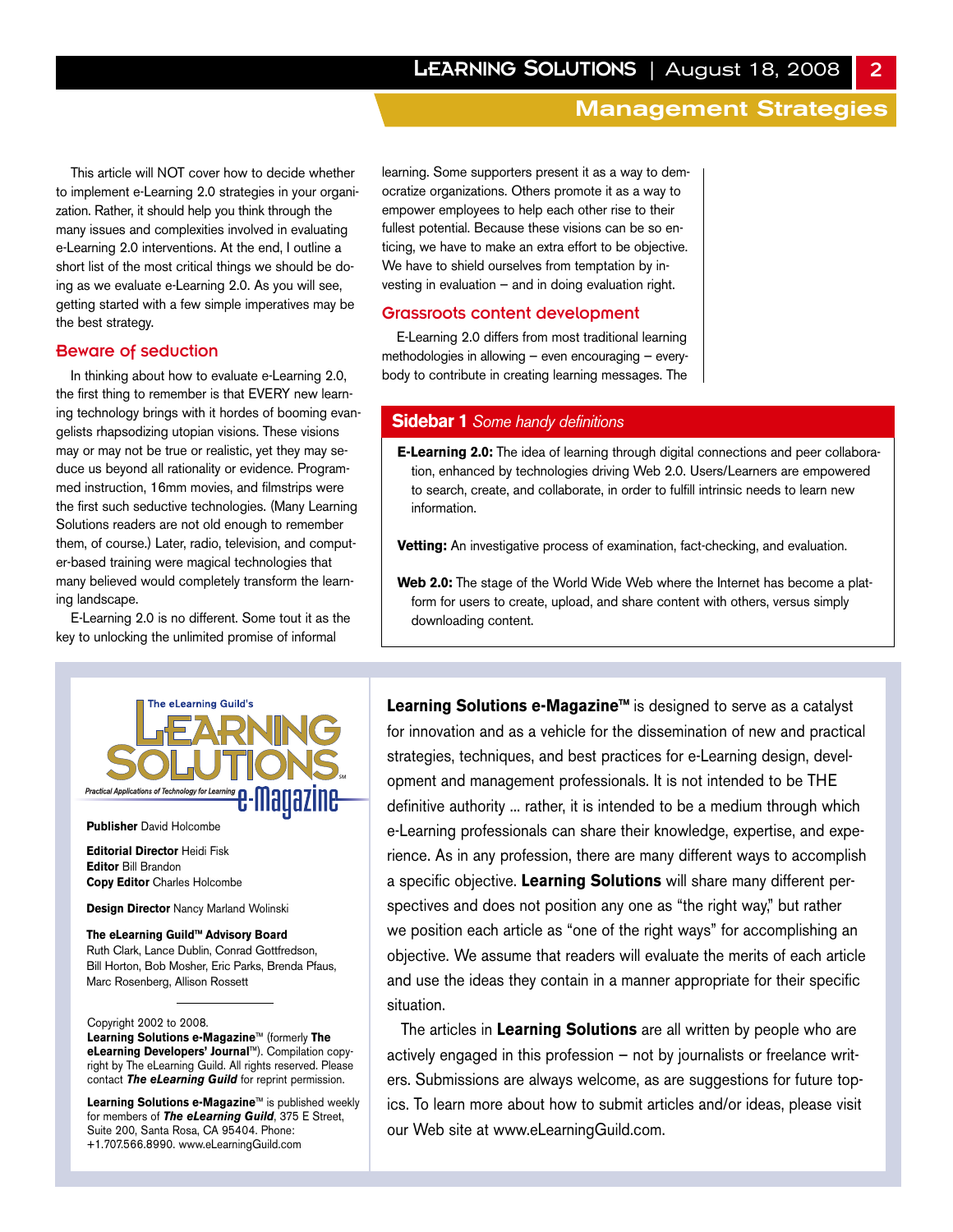term "learning messages" refers to the learning points that a learning event conveys. I prefer this term to "content" or "learning materials." The reality is that learning only occurs when the learning materials convey learning messages, and learners attend to and receive the learning messages. Too many of us design instruction as if the creation of learning materials guarantees that learning will take place.

Traditionally, a central authority created learning messages. Experts vetted the messages before learners saw them. In the workplace, the training department typically created learning messages, and management, legal, and subject-matter experts vetted them. Only then were they ready for presentation to employees. In education, the writers compiled learning messages from textbooks and journal articles, and from individual experts, including professors, teachers, and curriculum specialists. Whether training or education, everyone assumed that someone had vetted the learning messages to validate them for learners.

E-Learning 2.0 offers a different model, enabling "grass roots" creation of learning messages. Experts and people closest to the issue may create such messages. However, an authoritative editorial function does not necessarily vet the messages. Individuals at the grassroots level can create information in e-Learning 2.0, and vet it prior to release, or others at the grassroots level may vet the information after the fact. Finally, institutional agents monitoring the material may check the information, instead of, or in addition to, grassroots verification. Recent data from Guild Research (August 2008) illustrates the various ways companies deal with user-generated content (see Figure 1).

There are two sets of employees involved in e-Learning 2.0. There are those who learn from the content ("learners") and those who create the content ("creators"). Because of this, we need to evaluate e-Learning 2.0's effects on both groups of people. Of course, one person can play both roles, depending on the issue that's in play.

Figure 1 *Policies for* î*dealing with user-generated content vary widely across organizations of all sizes.*

| Posting of content policy (Organization size)                                               |          |            |                  |                     |                     |                |
|---------------------------------------------------------------------------------------------|----------|------------|------------------|---------------------|---------------------|----------------|
|                                                                                             | $1 - 50$ | $51 - 500$ | $501 -$<br>2,000 | $2.001 -$<br>10,000 | More than<br>10,000 | Grand<br>Total |
| We do not have a policy.                                                                    | 34.4%    | 34.9%      | 35.7%            | 31.5%               | 23.8%               | 31.3%          |
| I do notknow.                                                                               | 11.7%    | 21.4%      | 20.9%            | 25.0%               | 24.8%               | 21.1%          |
| Each communication is monitored before being<br>posted                                      | 11.7%    | 7.9%       | 11.6%            | 17.0%               | 20:3%               | 14.5%          |
| Communications are monitored on a random or<br>periodic basis and can be edited or deleted. | 11.7%    | 15.1%      | 11.6%            | 12.5%               | 15.3%               | 13.3%          |
| Communications are not monitored but<br>everyone agrees to conform to stated standards.     | 14.7%    | 8.7%       | 7.0%             | 5.5%                | 6.9%                | 8.4%           |
| Communications are not monitored but they can<br>be edited or deleted based on complaints.  | 7.4%     | 7.9%       | 9.3%             | 4.5%                | 5.9%                | 6.7%           |
| Communications are not monitored.                                                           | 7.4%     | 4.0%       | 3.9%             | 4.0%                | 1.5%                | 4.0%           |
| Communications are not monitored but are rated<br>by other users.                           | 1.2%     |            |                  |                     | 1.5%                | 0.6%           |

# Register by September 26 and get \$100 off *www.eLearningGuild.com*



San Jose, CA | November 12-14, 2008



conference-**Braining** within-atechnology conference **in action** 



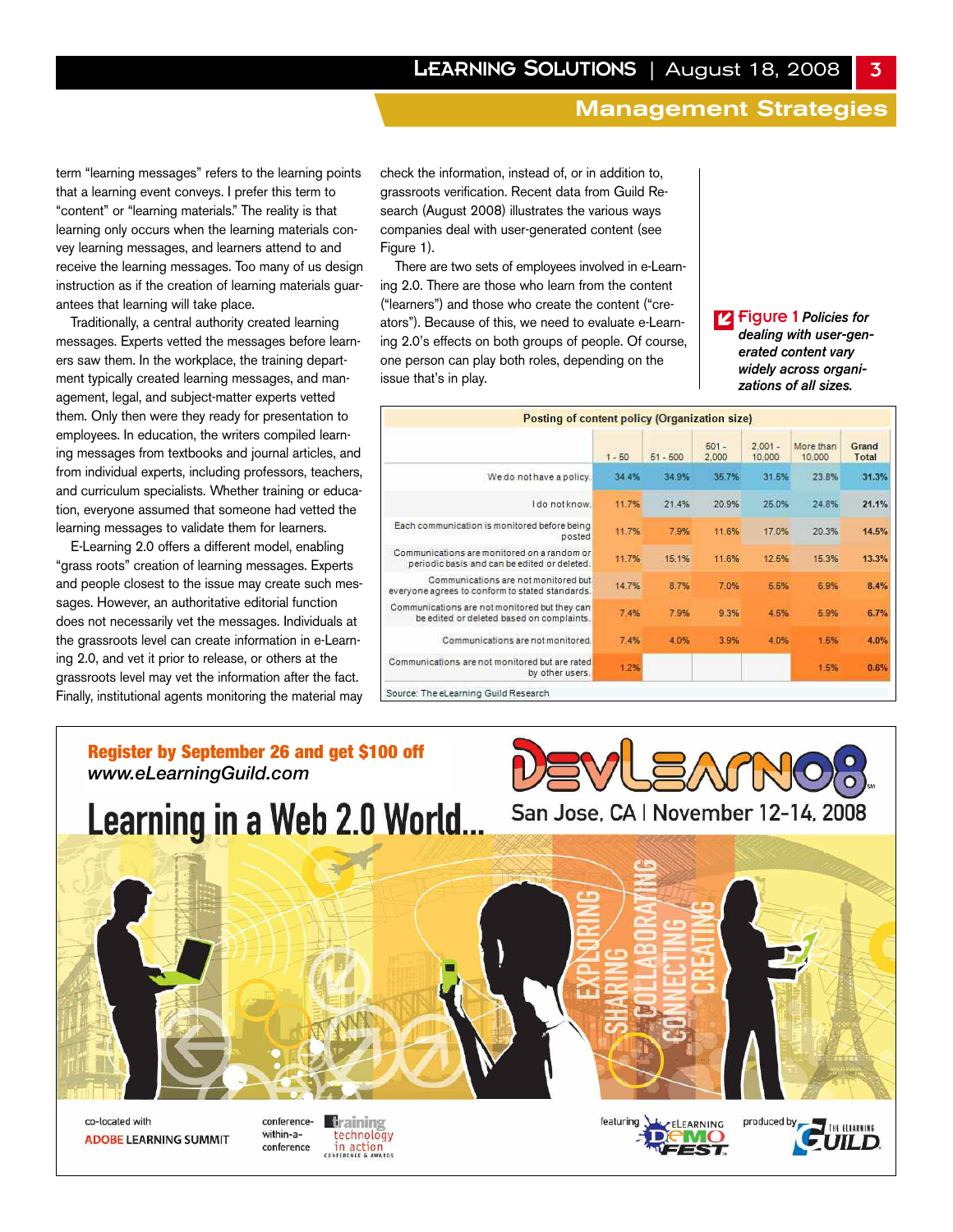Because e-Learning 2.0 produces learning messages that arise from non-vetted sources, one aspect of evaluation that may appear to differ from traditional evaluation involves assessing the truth or completeness of the learning messages. Of course, far too many of us assume that traditional training and education courses provide good information. For example, many of us in the United States learned of our first President's legendary honesty in a story that told of him chopping down a cherry tree, and then telling the truth about it. The story is almost certainly a fabrication, because cherry trees did not grow in the area near his family's farm (Wilford, 2008). The bottom line is that content matters for both e-Learning 1.0 and e-Learning 2.0.

It is easy to verify some information, and it is difficult to verify other information. For example, if I learn from a Microsoft PowerPoint users group how to do something in PowerPoint, I can test out the solution rather quickly. I can verify for myself how well that information solved my problem. I may not be able to tell whether a better approach exists. I may not be able to say whether the author could have conveyed the same approach in a better manner. But, I can, at least, verify that the information is generally good.

On the other hand, suppose I go to a blog to read about leadership techniques. One blog entry tells me that as a leader I should encourage my team to push for innovation and change. Over a month or two I try several recommended techniques, and my team appears to be coming up with more ideas. At the same time, my team uses a lot of time deciding which ideas are best, my boss doesn't like a lot of the ideas, and my team morale seems to be plummeting. It is hard for me to verify the benefits of implementing the blogpost ideas, because it seems to have an effect on so many factors. Also, I've long forgotten which blog I got the idea from, so I have no way of providing feedback.

To complicate things more, our focus tends to be on intentional learning. Verifying learning is even harder when we're learning without intention or conscious effort. For example, a blog post might say something like,

*"I read about this new technique on Stephanie's blog. We ought to incorporate her idea starting at the senior management level. Here's the idea … blah, blah … . If only we used this, I think people would start getting fired up again."*

The main learning point of the blog post is about the new technique (i.e., in the "blah, blah" above), but we might also learn some other things from this blog post. They include: (a) Stephanie's blog is a trusted go-to source, (b) our senior management isn't performing well enough, (c) we are a company with a morale or productivity problem, and (d) we are a company in trouble. Because readers will process these learnings with little conscious effort, they are even less likely than they would be in the case of consciously considered content to read them with a critical eye. In other words, learners won't even know that they might want to verify these nuggets. They'll just accept them.

## Learning supports

As far as I can tell, most e-Learning 2.0 technologies present information to learners with only the thinnest facilitating learning support, if any. Learners do not receive support in the form of intentional repetitions, worked examples, retrieval practice, tests for understanding, intentional spacing, or augmenting visuals. There is, though, one key difference between e-Learning 1.0 and e-Learning 2.0 content creations today.

E-Learning 1.0 content tends to come from people who have at least some expertise in learning design and presentation, and a lot of learner-empathy. E-Learning 2.0 content creation may have an advantage in being created by peers. However, it may not provide all the learning supports that would help learners (a) understand the content, (b) remember the content, and (c) apply the content to their jobs.

Given the current state of e-Learning 2.0 technologies, Table 1 summarizes my view of the best fit for e-Learning 1.0 and e-Learning 2.0 technologies. As you can see, where learners need extra supports (e.g., to spur long-term remembering and/or implementation), e-Learning 2.0, as it is currently deployed, may not provide the best fit.

Let me offer two caveats to this depiction. First, experts in a domain may not need learning supports for remembering as much as novices do. Experts are likely to have a rich web of knowledge structures in place that enables them to integrate and remember information better than novices. Novices have no such knowledge structures (or inadequate structures) in which to integrate the new information. Second, if people use an e-Learning 2.0 system extensively on a particular

*E-Learning 2.0 technology offers great promise, but only those who are getting the quickest, most robust feedback will be able to maximize that promise. It takes good evaluation design to produce that sort of feedback.*

# **Table 1** *What are the "best fits" for e-Learning 1.0 and for e-Learning*

|                                                    |                                         | <b>Support for Remembering</b><br>and Implementation |                         |  |
|----------------------------------------------------|-----------------------------------------|------------------------------------------------------|-------------------------|--|
|                                                    |                                         | <b>Support Not Critical</b>                          | <b>Support Critical</b> |  |
| <b>Information That</b><br>Needs to Be<br>Learned: | <b>Small Chunks</b><br>of Information   | e-Learning 2.0                                       | e-Learning 1.0          |  |
|                                                    | <b>Complex System</b><br>of Information | e-Learning 1.0                                       | e-Learning 1.0          |  |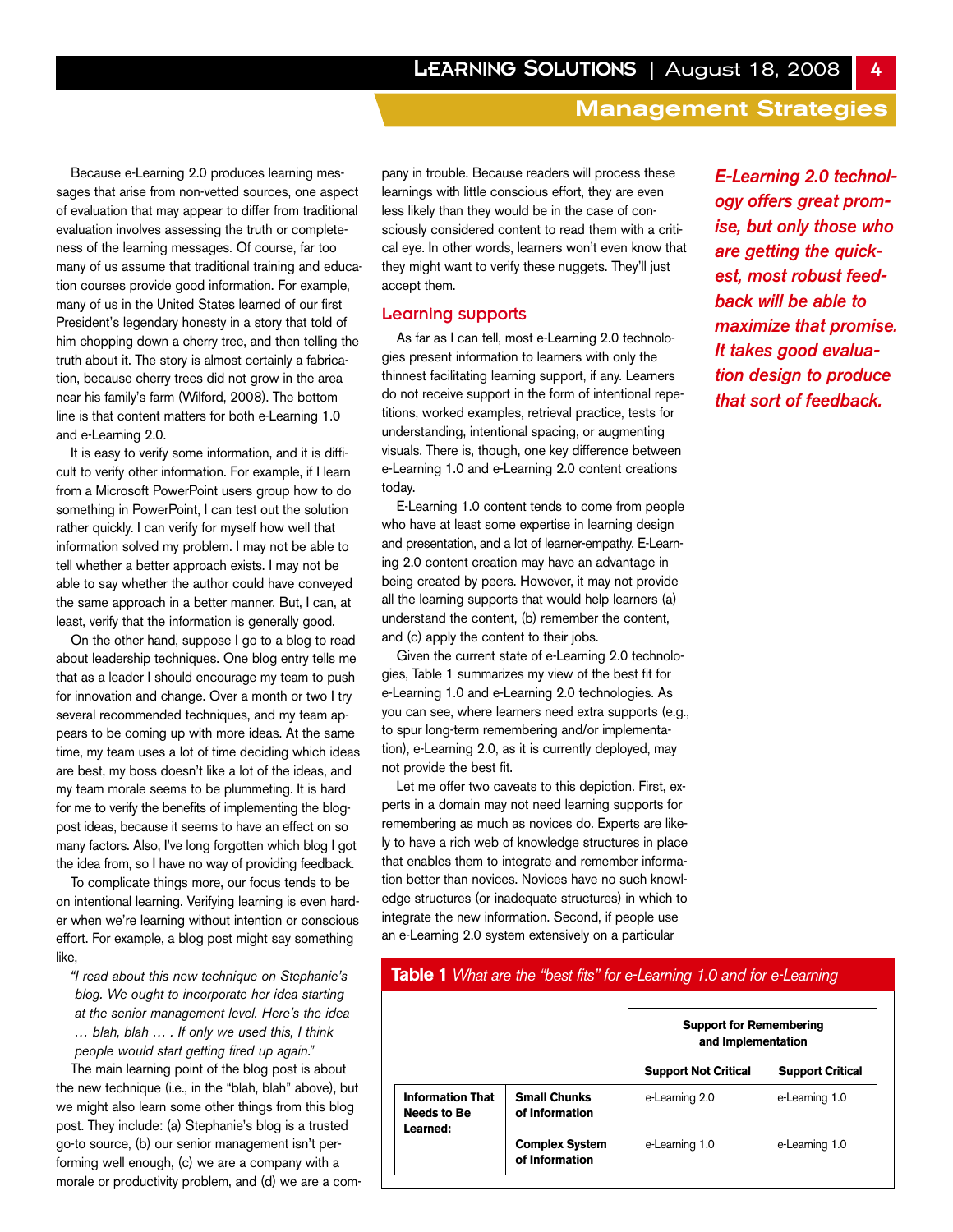topic, the spaced repetitions and retrieval practice (when generating content) can be so powerful that the effect will mimic the benefits of a well-designed e-Learning 1.0 intervention.

When remembering or implementation is critical, e-Learning 1.0 (if well designed) seems a better choice. Most current e-Learning 2.0 interactions don't support remembering or implementation. Also, given that e-Learning 2.0 technologies are not typically set up to consider sequencing of learning material, e-Learning 1.0 methods seem best when conveying lots of information or complicated topics.

In the areas in which e-Learning 1.0 can provide better learning support, it might not be fair to compare our e-Learning 2.0 interventions to well-designed e-Learning 1.0 interventions. On the other hand, if we are using e-Learning 2.0 technologies to replace Learning 1.0 technologies, comparing results seems desirable.

Designers can use e-Learning 2.0 on its own — not as a replacement for Learning 1.0, but as a separate tool to improve learning and performance. In these cases, we don't use evaluation in comparison to e-Learning 1.0 technology. We compare it to the default situation without the e-Learning 2.0 technology.

Of course, the distinctions I've drawn are too pure. We can certainly use an e-Learning 2.0 intervention to support an e-Learning 1.0 effort (a blended approach). For example, a trainer might add blogging as a requirement for a course on merchandising techniques. When blending e-Learning 2.0 into an e-Learning 1.0 intervention, it makes sense to determine whether adding the e-Learning 2.0 methodology supports the goals of the course. In other words, when e-Learning 2.0 augments e-Learning 1.0, our highest priority must be to verify the intended e-Learning 1.0 outcomes.

We can't focus solely on these e-Learning 1.0 outcomes however. We also have to analyze e-Learning 2.0 methodologies separately to determine their effects, both positive and negative. On the positive side, an e-Learning 2.0 technology such as a wiki may enable our learners to do a better job of learning on their own about merchandising after the course is over. If we only followed traditional measurement practices, we might never think to measure our learners' ability to learn on-the-job after the formal training is over. On the negative side, we need to evaluate e-Learning 2.0 separately to determine if it has hurt learning or utilized too many valuable resources.

#### First do no harm

Because doctors work in situations of uncertainty, they take an oath to "First Do No Harm." We ought to do the same, especially when it comes to new learning technologies. The first question we should ask in

evaluating e-Learning 2.0 is whether it is in fact doing any harm.

"Harm?" you might ask incredulously. How can learning be harmful? Learning can be harmful in a number of ways. Here is a short list:

- 1. Learners can learn bad information.
- 2. Learners can spend time learning low-priority information.
- 3. Learners can learn the right information, but learn it inadequately.
- 4. Learners can learn the right information, but learn it inefficiently.
- 5. Learners can learn at the wrong time, hurting their on-the-job performance.
- 6. Learners can learn good information that interferes with other good information.
- 7. Learners utilize productive time in learning. Learners can waste time learning.
- 8. Learners can learn something, but forget it before it is useful.
- 9. Previous inappropriate learning can harm learners' on-the-job learning.

# **Sidebar 2** *Why do we measure learning? Eighteen reasons*

(From The eLearning Guild *Measuring Success Report* (2007, pp. 118-119).

## **To support the learners in learning and performance**

- 1. To encourage learners to study
- 2. To give learners feedback on their learning progress.
- 3. To help learners better understand the concepts being taught, by giving them tests of understanding and follow-up feedback.
- 4. To provide learners with additional retrieval practice (to support long-term retrieval).
- 5. To give successful assessment-takers a sense of accomplishment, a sense of being special, and/or a feeling of being in a privileged group.
- 6. To increase the likelihood that the learning is implemented later.

#### **To support certification, credentialing, or compliance**

- 7. To assign learners with grades, or give them a passing score.
- 8. To enable learners to earn credentials.
- 9. To document legal or regulatory compliance.

#### **To provide learning professionals (i.e., instructors/developers) with information**

- 10. To provide instructors with feedback on learning.
- 11. To provide instructional designers/developers with feedback.
- 12. To diagnose future learning needs.

#### **To provide additional information**

- 13. To provide learners' managers with feedback and information.
- 14. To provide other organizational stakeholders with information.
- 15. To examine the organizational impacts of learning.
- 16. To compare one learning intervention to an alternative one.
- 17. To calculate return-on-investment of the learning program.
- 18. To collect data to sell or market the learning program.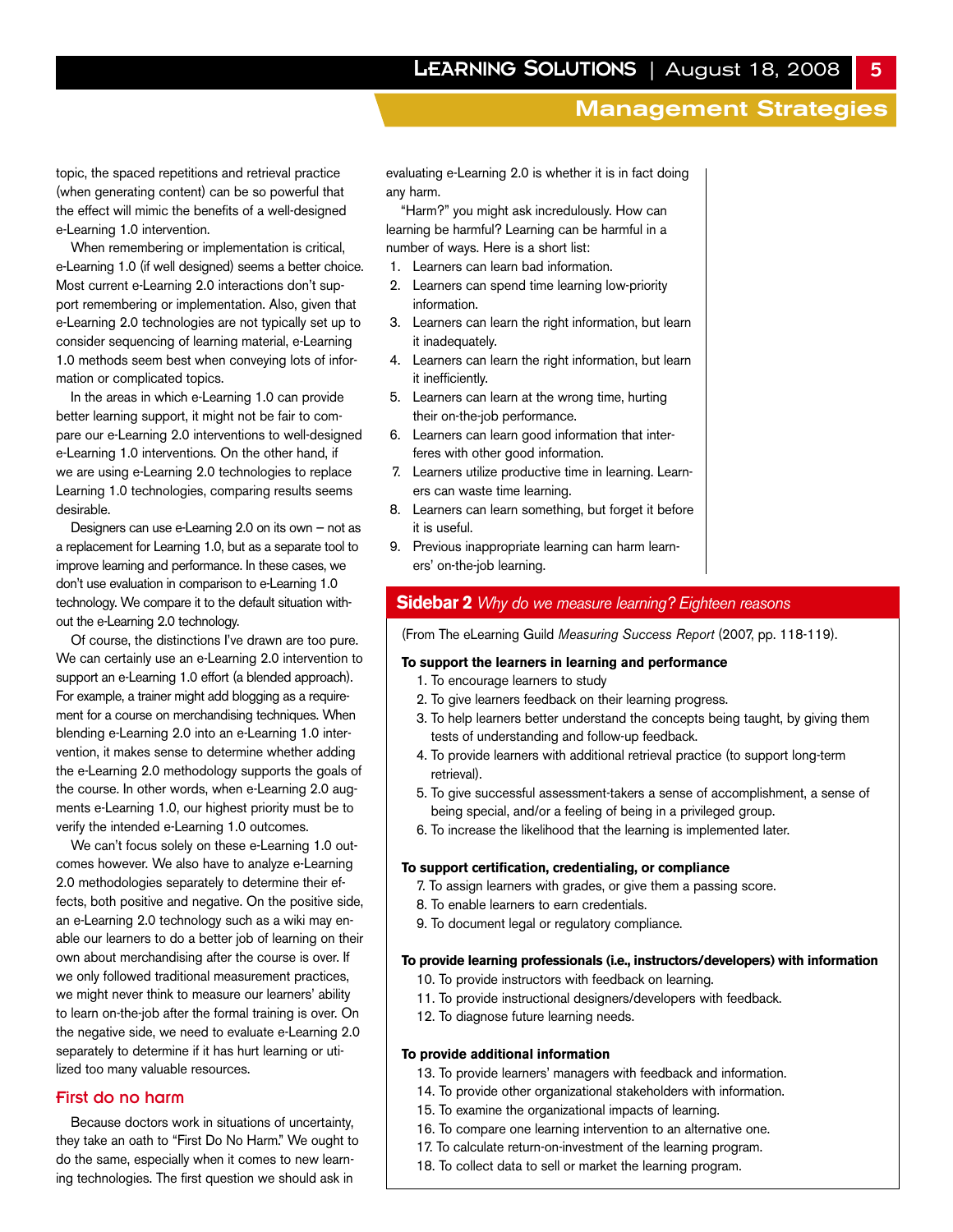- 10. Content creators may utilize productive time to create learning messages.
- 11. Content creators may reinforce their own incorrect understandings.
- 12. And so on.

Wow. "That's a long list," you might be thinking. Being practical about evaluation, we probably don't want to separately examine each of these potential repercussions. Fortunately, we can boil the list down to two essential points. We need to recognize that people may (a) develop inadequate knowledge and skills because of our e-Learning 2.0 interventions, and (b) waste time as a learner or creator in the e-Learning 2.0 enterprise. We ought to evaluate these possibilities where possible.

## Can we measure e-Learning 2.0 just like we measure e-Learning 1.0?

Because most of us have been doing a horrendous job in measuring our learning interventions, some of you may consider the question above a complete joke. Ignoring our common inadequacy, and focusing instead on current best-practices, the question is a valid one. For example, can we rely on a Kirkpatricklike analysis? Will it be sufficient for us to capture learner reactions (Kirkpatrick Level 1), assess learning (Level 2), measure on-the-job performance (Level 3), and/or determine results (Level 4)? Let's examine these one at a time.

#### *Asking learners for their reactions*

Asking learners for their reactions is always a double-edged sword. While it is possible to gather good information, the information can often be biased and untrustworthy. For example, there is evidence that learner reactions don't correlate with learning results or on-the-job performance (Alliger, et al 1997). In other words, learners can give the learning high ratings and not learn anything.

Learners have a reputation for being overly optimistic about their ability to remember information. Doubly compounding this type of bias in e-Learning 2.0 interventions are cases where bad information may propagate. If learners can't easily validate the information on their own — and we've discussed above how very difficult it is to verify some information — how will we be able to get accurate feedback from them?

Many Web 2.0 Websites enable visitors to rate products, services, or other people's comments, and so on. E-Learning 2.0 technologies can offer similar opportunities to rate information. Such rating systems have the advantages and disadvantages inherent in getting other people's opinions. Sometimes there is wisdom in crowds; sometimes there is mediocrity, a

herd mentality, or some corruption of the process.

In traditional learning interventions, learner reactions can rise or drop for reasons that have little to do with learning outcomes. A motivating speaker can get high marks, even with bad content or poor learning support. Well-appointed conference rooms can engender higher smile-sheet ratings than old training rooms. E-Learning courses with irrelevant gaming or video can produce better learner reactions than e-Learning courses without such high production values. E-Learning 2.0 interventions will suffer from the same biases, but may also be open to new-technology bias (i.e., learners rate it higher just because it's a snazzy new technology), at least initially.

Learners may sometimes automatically discount traditional learning interventions because they "come down from corporate." It is also true, in comparison, that learners may inherently trust learning interventions because they assume someone vetted the interventions. E-Learning 2.0 interventions, on the other hand, may encourage learners to be better consumers of information. That is, they may perhaps encourage learners to be simultaneously more open to learning, and more skeptical about the veracity of the information. Such openness and skepticism will depend on many factors, including the culture of the organization, previous learning interventions, and experience with the new e-Learning 2.0 technologies.

The point here  $-$  from the standpoint of evaluation — is that learner reactions will depend on many factors. Moreover, we may want to ask the learners how much they trust the information, how open they are to the new ideas in the learning, and so on.

E-Learning 2.0 may be able to produce a different kind of learning milieu than traditional LMS-coursedominated paradigms. If we can realize the promise, e-Learning 2.0 may (a) enable our employees to take a more active role in their own learning, (b) change the dynamics of the learning enterprise to one that is more peer-to-peer and less top-down, and (c) be more aligned with young learners' tendencies to be self-directed compilers of multi-sourced information.

These potentialities call out for the need to evaluate learners' reactions. For e-Learning 2.0 to produce these learner-driven effects, the interventions will have to motivate and engage learners. We ought to aim our antennae toward their perceptions and usage patterns.

The bottom line on gathering learner reactions, is that we need to do it, but we can't rely on it as the sole metric for evaluating e-Learning 2.0.

#### *Measuring learning*

In the last few years, after reviewing learning research for almost 20 years, I realized that there were two fundamentally different learning approaches, (a)

*E-Learning 1.0 content tends to come from people who have at least some expertise in learning design and presentation, and a lot of learner-empathy. E-Learning 2.0 content creation may have an advantage in being created by peers. However, it may not provide all the learning supports that would help learners (a) understand the content, (b) remember the content, and (c) apply the content to their jobs.*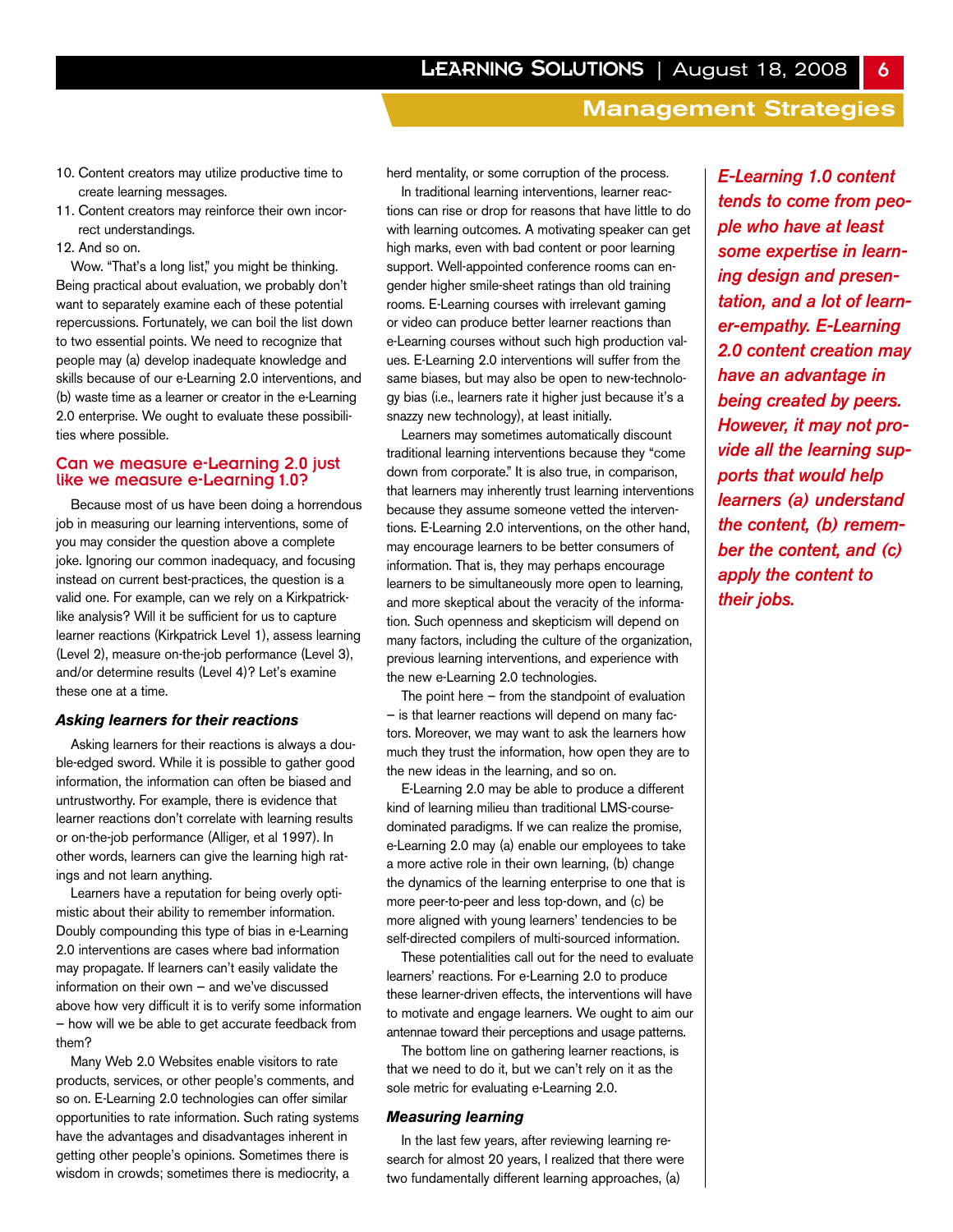building understanding, and (b) supporting long-term retrieval. These overlap, so it may not be immediately obvious why we should make a distinction — but one of the most important reasons for the separation is in learning measurement. Sometimes we can teach people something so that they understand it, but can't remember it later. For most learning situations, our learning designs should support both understanding and retrieval. Our learning evaluations should enable us to assess them both as well.

You will recall Table 1, in which I surmised that e-Learning 2.0 is not particularly good at helping support long-term retrieval (i.e., "remembering") — at least in its current instantiations. This includes blogs, wikis, community discussion boards, etc. Thus, in evaluating e-Learning 2.0, we might expect to find that people often forget what they've learned after a time. It is certainly worth a test, especially as the evangelists are likely, in the early days of e-Learning 2.0, to see it as a global fix — one all-purpose cleaner, turning whites whiter, colors brighter, and grays more gray.

The whole emphasis of e-Learning 2.0 makes measuring learning difficult. In traditional learning interventions, we know in advance what we want learners to remember. We specify instructional objectives, and base our evaluations on them. In fact, I've often recommended to my clients that we create separate evaluation objectives, and measure those directly. But how, in an e-Learning 2.0 implementation, do we know what to measure?

Suppose Jane develops some content for a Wiki, but someone else overwrites it in two days. Do we test others on Jane's information? Or, what if they never saw Jane's contribution? Do we need to track who saw what? Or, do we only measure people on information that has met the test of time (i.e., on a wiki), or that receives high ratings, or that others link to (that is, on a blog)? What if a learner reads three different discussion board posts, all recommending different solutions? Or reads four blog posts, three of which present bad information and one that provides good information? Does measuring learning require an authority to determine what is most valuable to measure? If so, is this extra resource worth it? Who gets to act as the authority?

Can we design e-Learning 2.0 systems to automatically trigger learning measurement? For example, the title of a blog post might be, "How to turn off automatic updates in Microsoft Vista." A day after someone accesses the information, Microsoft could check to see if automatic updates were turned off. Scary or powerful, I'm brainstorming here. Or, perhaps we could write the blog-post title to direct a question to the learner. "Hey, a week ago you accessed information on how to turn off automatic updates. Here are

# THE ELEARNING GUILD'S ONLINE **FORUMS**

# **Implementing** e-Learning 2.0 **Technologies** *September 18 & 19, 2008*

- LEARN how organizations whether corporate, academic, or government — are using Learning 2.0 technologies.
- EXPLORE how these different tools and approaches can be used to provide learning.
- DISCOVER how these technologies can offer flexible, anytime, anywhere, learning on a wide variety of topics and formats.
- EXAMINE how to design effective Learning using wikis, blogs, Podcasts, etc.
- ENSURE that your Learning 2.0 initiatives meets both the learners' and the organization's goals.

# *Register Today!*  **+1.707.566.8990 www.eLearningGuild.com**



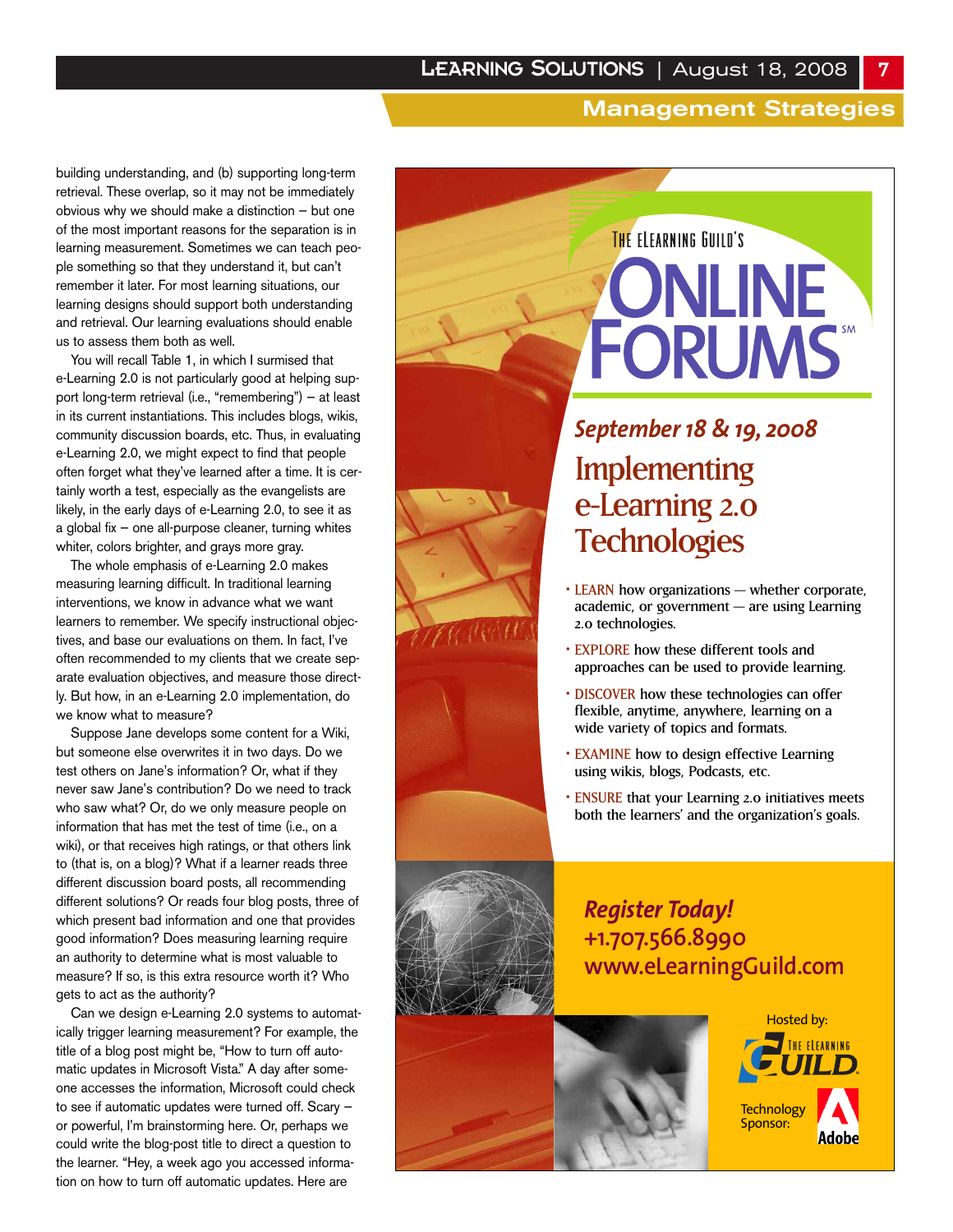three choices. Which one is correct?" Or, perhaps e-Learning 2.0 authoring tools could provide a "learning-evaluation layer" that enables such future evaluations. These could be useful either for individual learners who want to remember or challenge themselves, or for program developers who want to see how well one of their e-Learning 2.0 interventions is supporting learning.

## **Is it just too complicated?**

Is it just too complicated to measure learning for e-Learning 2.0 technologies? The paragraphs above certainly make the task seem daunting. There is good news, however. We just need to go back to the basics of measurement, and ask ourselves what we were hoping to accomplish in the first place.

In measuring learning, we can ask, "What do we want our learners to understand and remember? What decisions do we want them to be able to make?" If we don't have answers to these questions in advance, we can create a list post-hoc (that is, after the fact). Or, we can make a decision to forgo learning measurement and measure on-the-job performance. It could be that our hope for our e-Learning 2.0 technology has nothing to do with remembering, in and of itself, and everything to do with immediate utilization of the learning message for on-the-job performance.

In addition, we might not be interested either in remembering or in on-the-job performance, in the short term. We might instead be interested in using e-Learning 2.0 technologies to spur future on-the-job learning. Kirkpatrick's 4-level model does not cover this competence, so I'll add it after covering all four levels of Kirkpatrick.

To reiterate, in thinking about measuring our e-Learning 2.0 interventions, first we have to decide what our intervention will support:

- 1. Understanding
- 2. Long-term retrieval
- 3. Future on-the-job learning
- 4. On-the-job performance
- 5. Organizational results

Then we ought to devise a measurement regime to measure the outcomes we hope for — and the factors on the causal pathway to those outcomes.

In measuring understanding, we can ask learners questions immediately at the end of learning. Memorization questions are not a recommended choice in most instances, as they are a poor proxy for real world remembering (Shrock and Coscarelli, 2008). It is better to use scenario-based decision-making or simulations, if not real-world tests of performance. To measure long-term retrieval, we have to delay our tests of understanding for a period — usually a week or more is the preferred delay (Thalheimer, 2007). I will cover measuring future on-the-job learning later.



#### *Measuring on-the-job performance*

If I am correct that the current state of e-Learning 2.0 technology (when not blended to support e-Learning 1.0) is best for small chunks of information that learners can use immediately on-the-job, then measuring on-the-job performance (i.e., related to the specific learning chunk) seems like the ideal evaluation tool with stand-alone e-Learning 2.0.

Where blended e-Learning 2.0 interventions support an e-Learning 1.0 design, measuring on-the-job performance is also beneficial. However, measurement of learning and retrieval should augment on-thejob performance measurement, to capture the full causal pathway from learning to performance. People can't use what they don't understand or can't remember, so it's important to measure both understanding and remembering, in addition to on-the-job performance. In that way, you can trace any performance problems that arise back to understanding or remembering, to see if the learner achieved these prerequisites. If not, program redesign can address enabling these. If learners are able to understand and remember, then you can find any failure to implement by looking in the workplace environment.

Figure 2 outlines the causal flow of how learning produces workplace performance and results. Those in the education field not focused on producing future on-the-job performance can substitute any future performance situation for the "on-the-job" situation depicted. The diagram illustrates how some learningç Figure 2 *Causal flow from learning to results*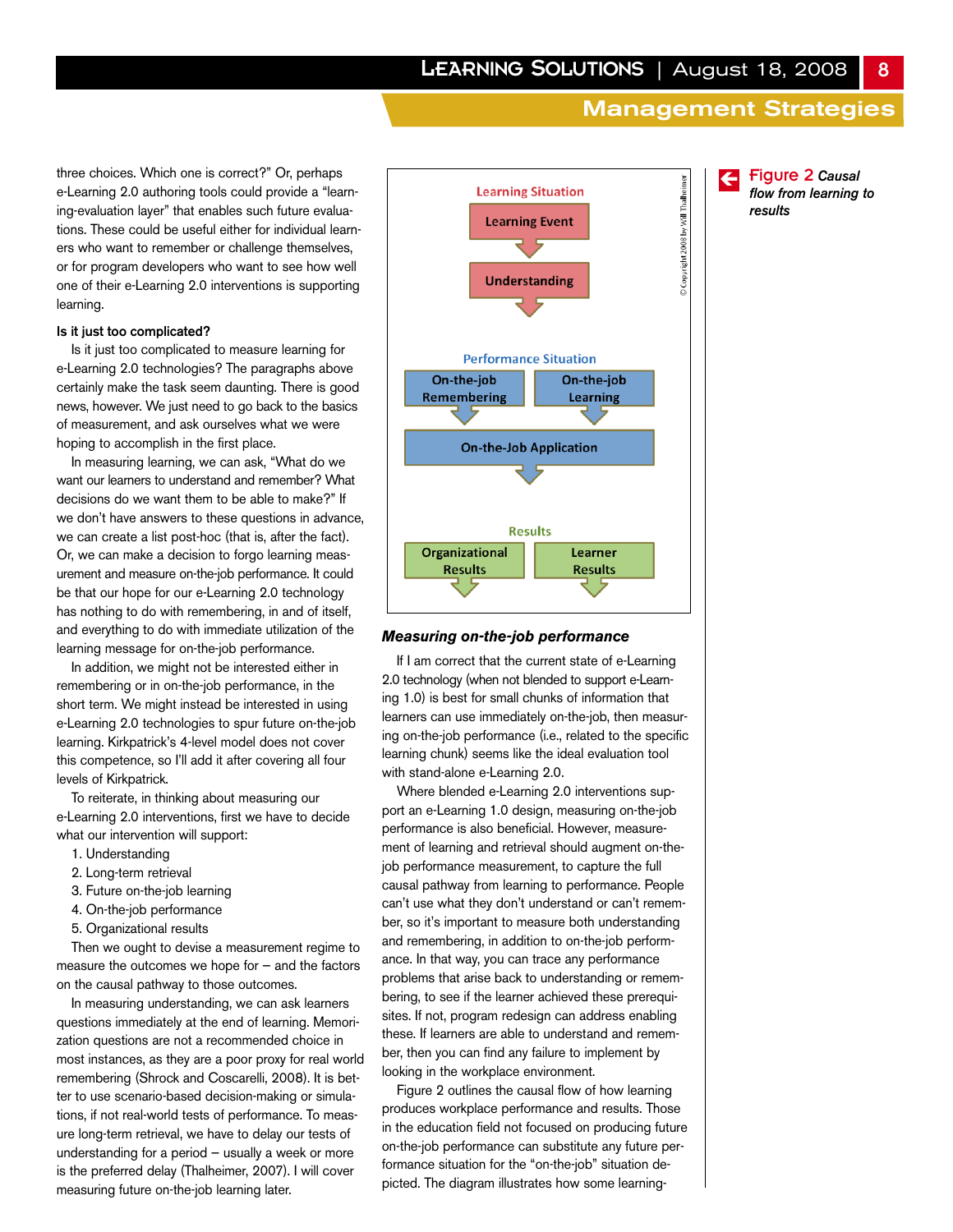landscape outcomes are prerequisite to other outcomes.

1. Learning events must generate understanding.

2. Understanding must translate into remembering, or future on-the-job learning.

3. Learning-driven application requires either remembering or on-the-job learning.

4. Results, whether they be organizational results (like increased sales) or learner results (like more efficacy or a higher salary), arise largely from on-the-job application.

Note that Figure 2 is a little oversimplified, for example (a) learners may get some of their results without applying what they know (such as by increasing their confidence), (b) applying learning produces more learning as people get real-world feedback, and (c) learning events need not be "formal learning" events, the diagram may suggest. Just remember, as I said before, that the diagram is meant to highlight the fact that some outcomes are prerequisites to other outcomes. This is a critical concept in evaluation design.

In measuring traditional Learning 1.0, we measure the targeted work behavior. If we train our learners to do performance reviews, we see how good they are at doing on-the-job performance reviews (Wick, Pollock, Jefferson, & Flanagan, 2006). Where we target e-Learning 2.0 interventions toward specific behaviors, we can measure using traditional methods. Where the intervention did not target performance behaviors in advance, we might identify post-hoc performances, though such post-hoc analysis is open to bias.

For example, suppose we create an e-Learning 2.0 system for use by high-potential assistant managers. We find that 95% of them use the system, and join a discussion to brainstorm ways to improve the way they delegate tasks to the people they work with. A robust 75% of their direct reports say that they prefer the new delegation methods and feel more productive. In 80% of the assistant-manager work shifts, performance has improved. This seems like a great result, but what if a comparison group utilized a different technique and got even better results — and they spent 50% less time "learning" the technique? The point is that on-the-job performance results require some comparison.

Comparing results to randomly assigned control groups is ideal, but often logistically difficult. Comparing results post-intervention to pre-intervention (or over time as the intervention is used) provides another comparison method. Combining these strategies, by comparing a group of people who use our e-Learning 2.0 interventions now, to those who use them six months from now, is also an alternative. I highly recommend you call in a measurement professional to help you.

#### *Measuring results (including ROI)*

One could write a whole book on measuring organizational results, but in the interest of time, I'm going to keep this short and sweet. If metrics are available, we can look at things like sales results, customer service ratings, secret shopper ratings, turnover, accidents, law suits, employee survey results, multi-rater feedback, manufacturing defect rates, and ROI.

Because many factors — not just our learning and development efforts — influence these results, determining the effect of our e-Learning 2.0 interventions requires the use of randomly assigned learners and statistical techniques. These procedures isolate the impact of our intervention from the impact of other organizational influences (that is, such things as the economy, other initiatives, morale, and so on). Again, unless you know what you're doing, you ought to call in a measurement expert.

Finally, it is beneficial, if not a full-fledged moral imperative, to look at the results for our learners as well. Does the learning benefit them? Are they more competent? Do they feel more empowered? Do their reputations improve? Do they receive promotions more quickly? Are they able to thrive in the job market better? We might focus on lots of angles. Again, because learner engagement is likely to be a prime driver of e-Learning 2.0 outcomes, examining learner results may be especially important.

Interestingly, when we give "learner results" a place in our models (and I've included learner outcomes in my learning landscape models for several years now), we come back to learner reaction data, at least in part. Might our learners have a pretty good sense of whether the learning interventions are benefiting them? Wow. What would Donald Kirkpatrick say if he knew I was mashing Level 1 and Level 4 together just a bit?

Actually, Don is a very thoughtful fellow. He'd probably just say, "Hey, a result is a result. Whether it's learner outcomes or ROI, it fits in Level 4. There's no reason we can't use reaction sheets for both Level 1 and Level 4 data gathering." At least that's what I'm guessing he'd say.

## Other issues to consider: What the Kirkpatrick Model leaves out

Measurement affects behavior, so we have to be aware that measuring e-Learning 2.0 might affect its success. First, there is the tradeoff between precision and workability. The more extensive our measurement instruments, the more precise they are, but the more likely they are to adversely impact the learning and measurement processes. Novices in the measurement game often hurt their cause by creating measurement instruments that take too much time for people to

*If we can realize the promise, e-Learning 2.0 may (a) enable our employees to take a more active role in their own learning, (b) change the dynamics of the learning enterprise to one that is more peer-to-peer and less top-down, and (c) be more aligned with young learners' tendencies to be selfdirected compilers of multi-sourced information.*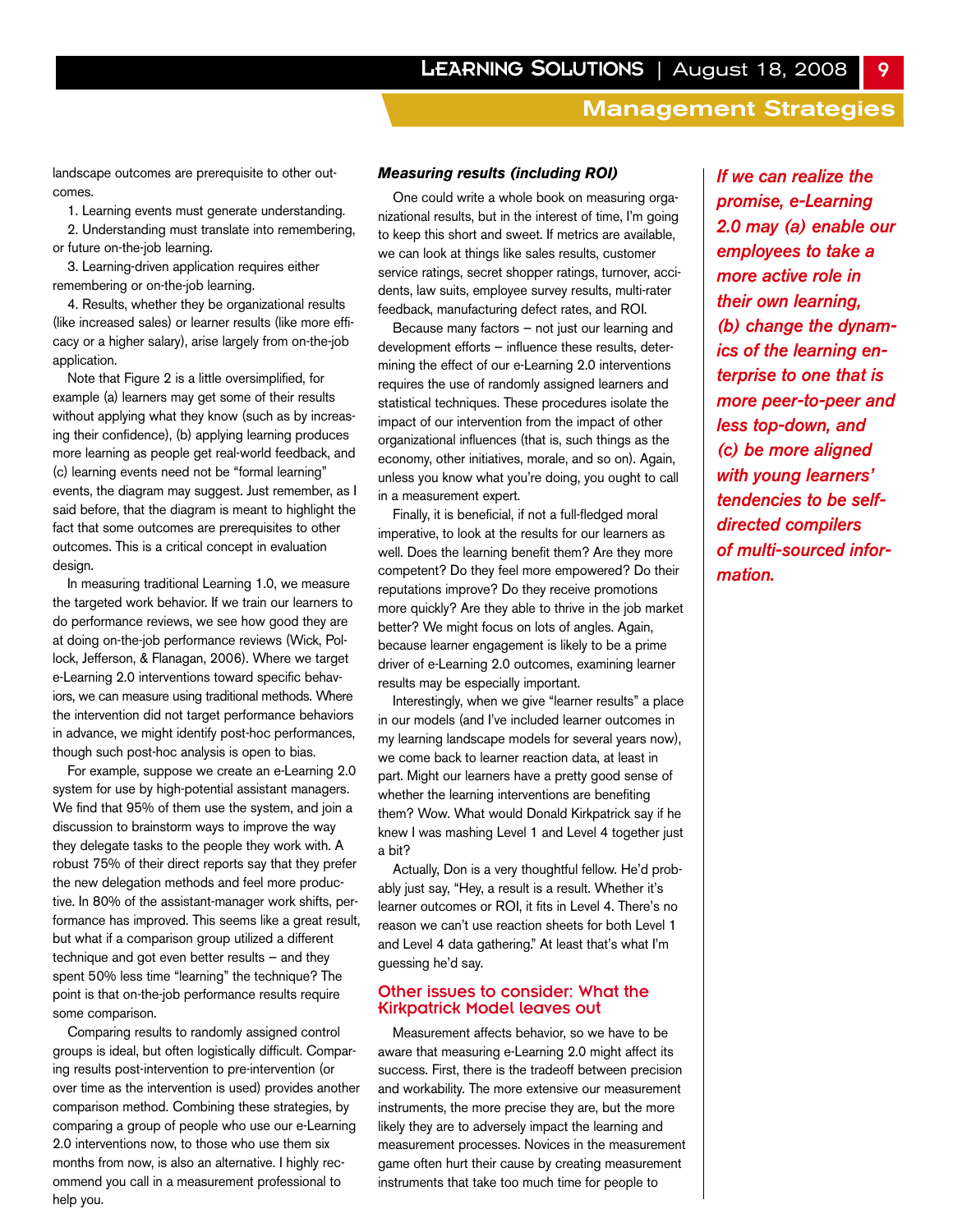complete. As time requirements increase, fewer and fewer people engage the measurement instruments with attention and care. And, because some types of people tend to drop out earlier than others, increasing time requirements increases the bias of the folks you're actually sampling.

Other concerns are also in play. Measuring or monitoring people may actually change their behavior. When an e-Learning 2.0 system feels unmonitored, people are likely to feel free to be themselves. There is a certain power and motivation, which result in feeling that one is doing something on his or her own volition. As a sense of monitoring, oversight, or "doing it to look good" rises (Dweck, 1986, 2006), some people may disengage completely. Others may engage with little enthusiasm, or in a manner that is so personally protective that it loses value, or minimizes the opportunity for relationship-building.

To minimize these issues, design e-Learning 2.0 measurement as much as possible to balance precision and workability, taking care to limit the amount of perceived time required to complete evaluation instruments. Alternatively, where possible, we want to design assessment tools to feel like a part of the interaction, not as an add-on that requires extra effort. If possible (and if saying so is true) assessments should be framed as beneficial to the user, designed to improve their experience, and to enable them to focus their time on what is most valuable to them.

## Measuring the effect on future learning

Learning interventions don't just help people perform in the future (for example, on the job); they also can help people learn more in the future (again, on the job) (see Bransford and Schwartz, 1999; Schwartz and Martin, 2004). When people learn basic techniques in a software program, they may be better able to learn advanced techniques while using the program (that is, depending on the design of the original training). When people begin to learn some of the fine taste distinctions in wine, they are better able to learn even finer distinctions as they continue to sample wines (unless of course they are sampling too much wine all at once). When people in a leadership-development class learn that managers can hurt productivity by telling people what to do, they may not only learn that fact. They may also begin to see other ways that they hurt productivity. For example, by learning that "telling is unmotivating" in the training class, Sam may be more likely to notice that Sally stays more motivated when he first asks her to evaluate her own performance, before he steps in to provide feedback. He doesn't learn this in the training class, but the training class helps him notice this later on the job.

We almost never measure bolstering future learning directly for most traditional training programs, and most training interventions are not designed specifically to aid future learning. E-Learning 2.0 interventions, because they prompt users to generate content, may be especially helpful in supporting future learning, both for the creators of the learning messages, and for the learners. Of course, there are some counterarguments as well.

Here's my thinking on this: Writing instructional messages forces creators to think deeply about the topic they are writing about. It also forces them to consider how a topic looks to a novice. It prompts them to reflect on the context in which the learner will utilize the learning. All these processes are likely to help the creator of the learning to deepen and reinforce what they have learned — enabling future learning. Of course, some creators may become so effective in creating learning messages, that they may become too narrow in their own thinking, not opening up to new ideas from others.

For the learners, e-Learning 2.0 may support future learning by creating a rich network of resources that they can rely on in the future to learn more and different concepts. Of course, some learners may forgo their own learning if these resources are available, stunting their ability to further their own learning in the future.

How do we measure the ability of our learning interventions to improve future learning? This is obvi-

Figure 3 *Not knowing how to measure interactions was the second most-often cited barrier to adoption of e-Learning 2.0* î

| Younger workers will demand we provide e-Learning<br>2.0 approaches to performance support                                     | 28.8%          | 38.8%      |       | 21.8% | 9.5%  |
|--------------------------------------------------------------------------------------------------------------------------------|----------------|------------|-------|-------|-------|
| We don't know how to measure e-Learning 2.0<br>learning interactions                                                           | 22.3%          | 36.0%      |       | 23.3% | 14.8% |
| Using e-Learning 2.0 approaches will allow our<br>organization to attract more and/or better talent                            | 21/2%          | 36.2%      |       | 26.6% | 10.7% |
| We are concerned about legal, confidentiality, and/or<br>requiatory issues that using web 2.0 approaches may<br>create         | 18.7%          | 33.2%      | 25.2% |       | 15.5% |
| I believe that many learners in my organization do not<br>have the necessary equipment/software to create and<br>share content | 19.5%          | 35.0%      | 12.9% | 18.3% | 14.3% |
| If we don't embrace e-Learning 2.0, our organization<br>will not be able to remain competitive                                 | 201196         | 28 3%      | 20.2% | 19.0% | 12.3% |
| I believe that many learners in my organization do not<br>have the skills to create and share content.                         | 15.5%          | 32.0%      | 15.9% | 21.8% | 14 9% |
| We are concerned that we will not be able to integrate<br>e-Learning 2.0 with our LMS                                          | 19.6%<br>11.3% | 34.6%      |       | 19.8% | 14.6% |
| Management won't buy into this                                                                                                 | 22.7%          | 27.7%      |       | 27.0% | 14.0% |
| Workers in my organization are actively requesting e-<br>Learning 2.0 activities                                               | 22.7%          | 21.7%      | 24.9% |       | 27.2% |
| There is no proof that this stuff actually works, and we<br>fear we will be wasting time and money                             | 14:3%          | 28.5%      | 32.4% |       | 20.9% |
|                                                                                                                                | o              | 400<br>200 |       | 600   | 800   |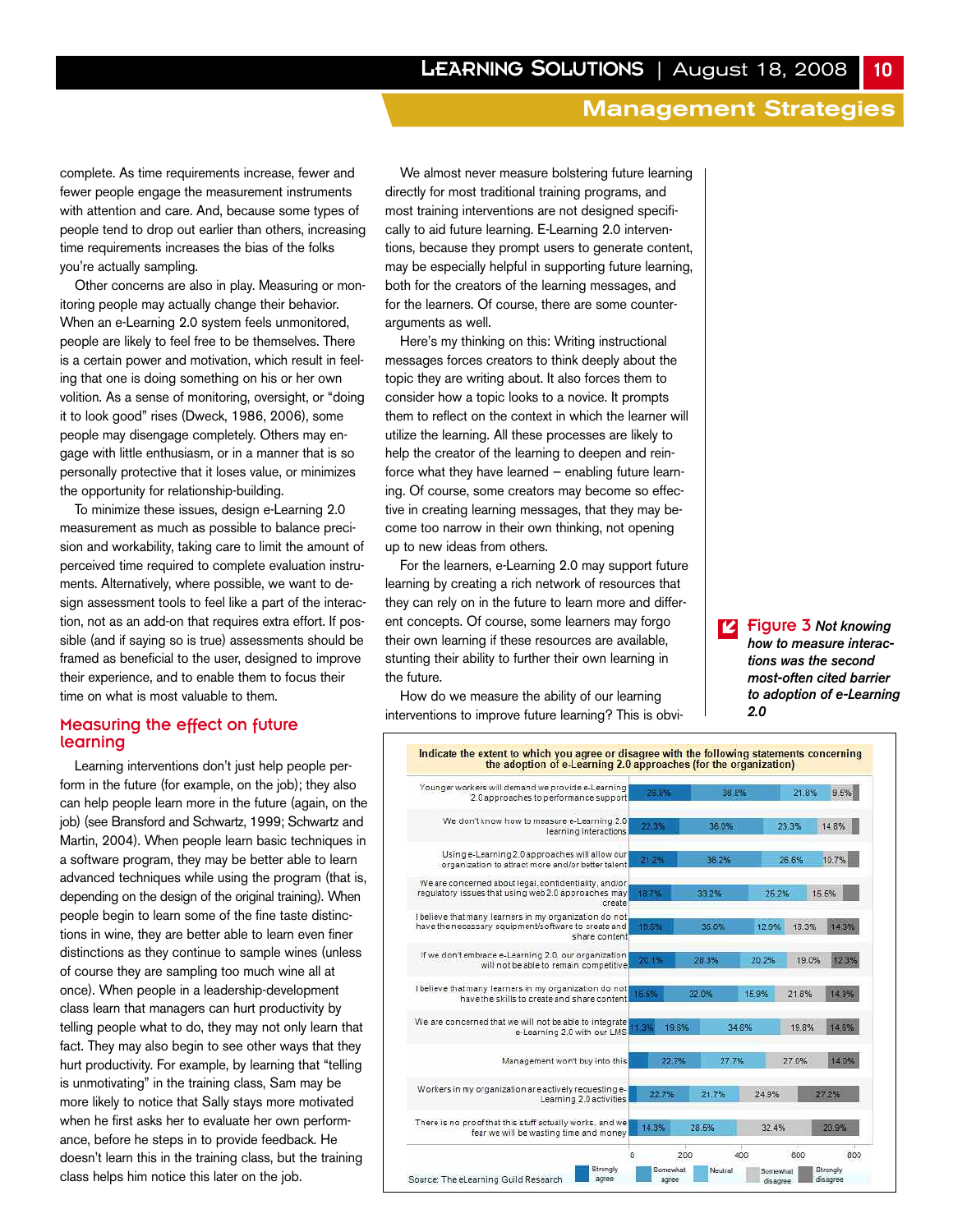ously a very tricky business. We could just measure on-the-job performance, and ignore the causal pathway through future learning. Alternatively, to measure future learning we could provide people with problems to solve or cases to analyze, and see how fast they learn from working on those problems or cases. We could track people's promotions or job responsibilities, assuming that on-the-job learning is required for advancement. We could measure people's learning through self-assessment or multi-rater feedback from colleagues. We could also decide that future learning is just too difficult to measure, given the current state of expertise about how to go about it.

#### **Summary**

Measuring e-Learning 2.0 is fraught with complexities, but we absolutely have to figure out a way to do it, and do it well. In this article, I've tried to give you some things to think about as you begin to plan how you might measure e-Learning 2.0 interventions.

Certainly, there are no easy recipes to follow.

In the Guild's latest survey, respondents saw evaluation as one of the biggest areas of need for e-Learning 2.0. They felt strongly that it was important to evaluate e-Learning 2.0. Look at the second item in Figure 3.

Most respondents seemed to be ready to rely on user reactions, an inadequate strategy if utilized alone. In Figure 4, you can see the responses to the survey question on evaluating e-Learning 2.0. Over 75% of respondents were heading down the path of measuring learner reactions, with far fewer using other metrics. Respondents could choose more than one item, so hopefully they will use learner reactions along with other corroborating evidence.

#### Recommendations

Despite the complexities of measuring e-Learning 2.0, I can offer the following recommendations:

- 1. Because e-Learning 2.0 is already on the fad upswing, we ought to be especially careful about assuming its benefits. In other words, we ought to measure it early and often, at least at first until our implementations prove to be beneficial investments.
- 2. Because there are two sets of employees involved in e-Learning 2.0, those who learn from the content ("learners") and those who create the content ("creators"), we need to evaluate the effects of e-Learning 2.0 on both groups of people.
- 3. We have to determine if the created content is valid. Your content may not need to be 100% perfect, but you do need to know if the content is valid enough for its intended purposes.
- 4. Measuring only the most obvious "learning content" may miss important aspects of the information that e-Learning 2.0 messages communicate.
- 5. For situations in which e-Learning 1.0 is better positioned to provide necessary learning supports than e-Learning 2.0 (e.g., when long-term remembering is required), it might not be fair to compare our e-Learning 2.0 interventions to well-designed e-Learning 1.0 interventions. On the other hand, if we are using e-Learning 2.0 technologies to replace e-Learning 1.0 technologies, comparing results seems desirable.
- 6. When we blend e-Learning 2.0 to support an e-Learning 1.0 intervention, we must focus first on whether the e-Learning 2.0 methodology supports the e-Learning 1.0 intended outcomes. We must also look at whether the e-Learning 2.0 methodology creates separate benefits or damage.
- 7. Because e-Learning 2.0 can create harm, part of our measurement mission ought to be to determine whether people are developing inadequate knowledge or skills and/or wasting time as learners and creators.
- 8. Asking people for their reactions to learning can provide some valuable knowledge, but is often fraught with bias. Therefore, we cannot consider asking for reactions to our e-Learning 2.0 interventions a sufficient measurement design.
- 9. In thinking about measuring our e-Learning 2.0 interventions, we first have to decide what we designed our intervention to support: (a) understanding, (b) long-term retrieval, (c) future on-thejob learning, (d) on-the-job performance, (e) organizational results. Then we ought to devise a measurement regime to measure the outcomes we hope for — as well as the factors on the causal pathway to those outcomes.

Figure 4 *Most respon-*î*dents favored measuring learner reactions to e-Learning 2.0 as the basis for evaluating success.*



a. On-the-job performance is a necessary compo-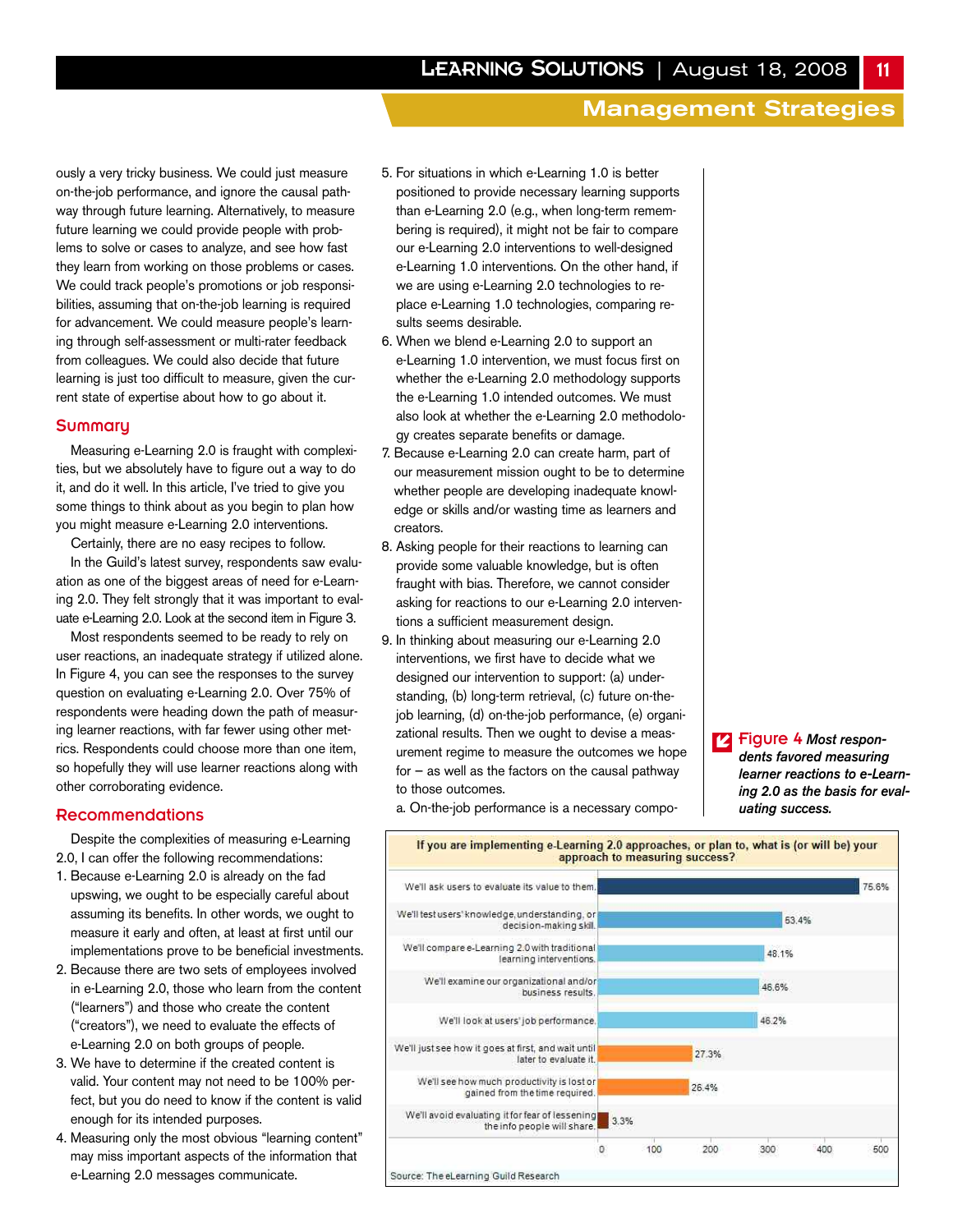nent for organizational results, therefore we must measure it and its prerequisites.

b. Understanding and remembering are necessary components for learning-based performance improvement. Therefore, it is critical that we track them to help diagnose the cause of on-the-job performance failures.

# Making it simple

While the in-depth thinking represented in this article may be helpful in providing you with rich mental models of how to think about measuring e-Learning 2.0 (and that was my intent), some of you will probably just want a simple heuristic about what to do. In lieu of a detailed conversation, here goes:

#### **Don't:**

- 1. Don't just ask users for their feedback, or rely on usage data.
- 2. Don't look only at benefits consider potential harm too.
- 3. Don't look only at the learners consider the creators too.

#### **Do:**

- 1. Pilot test your e-Learning 2.0 intervention in a small way before full deployment. This will enable you to actually be able to invest in gathering the requisite data.
- 2. Measure your users compared to those who are not using the e-Learning 2.0 intervention (after having used random assignment to groups), or compare results over time, or both.
- 3. Use multiple measurement methods to gather corroborating evidence.

# **References**

- Alliger, G. M., Tannenbaum, S. I., Bennett, W. Jr., Traver, H., and Shotland, A. (1997). A meta-analysis of the relations among training criteria. *Personnel Psychology, 50,* 341-358.
- Bransford, J. D., and Schwartz, D. L. (1999). Rethinking transfer: A simple proposal with multiple implications. *Review of Research in Education, 24*, 61- 100.
- Dweck, C. S. (1986). Motivational processes affecting learning. *American Psychologist, 41*, 1040-1048.
- Dweck, C. S. (2006). *Mindset: The new psychology of success*. New York, Random House.
- Schwartz, D. L., and Martin, T. (2004). Inventing to prepare for future learning: The hidden efficiency of encouraging original student production in statistics instruction. *Cognition and Instruction, 22(2*), 129-184.
- Shrock, S., and Coscarelli, W. (2008). *Criterion-Referenced Test Development,* Third Edition. San Francisco: Pfeiffer.
- Thalheimer, W. (2007, April). *Measuring learning*

*results: Creating fair and valid assessments by considering findings from fundamental learning research*. Retrieved August 7, 2008, from http://www.work-learning.com/catalog/.

- Wick, C., Pollock, R., Jefferson, A., and Flanagan, R. (2006). *The Six Disciplines of Breakthrough Learning: How to Turn Training and Development into Business Results*. San Francisco: Pfeiffer.
- Wexler, S., Schlenker, B., Coscarelli, B., Martinez, M., Ong, J., Pollock, R., Rossett, A., Shrock, S., and Thalheimer, W. (2007, October). *Measuring success: Aligning learning success with business success.* Retrieved from: www.e-Learningguild.com/ showfile.cfm?id=2513.
- Wilford, J. N. (2008). *Washington's Boyhood Home Is Found.* Retrieved from www.nytimes.com/2008/ 07/03/science/03george.html.

(Author's Note) *I'd like to thank the many Guild members in attendance at my espresso café roundtable at the Guild's most recent Learning Management Colloquium, who helped me see the unsettling complexities that are involved in evaluating e-Learning 2.0 interventions. I would also like to thank Steve Wexler, Bill Brandon, Jane Hart, and Mark Oehlert who provided trenchant commentary on a first draft enabling significant improvement in this article — just like I might hope from a well-designed e-Learning 2.0 community.*

(Editor's Note) *This essay complements the October, 2007 360-degree Report from eLearning Guild Research, "Measuring e-Learning Success: Aligning Learning Success with Business Success." It also begins our series of essays in the next six issues of Learning Solutions in support of the upcoming September 2008 360-degree Report on e-Learning 2.0. We're finishing up the Report and need your help to make this the largest and most comprehensive vendor-neutral report on Learning and Web 2.0 ever conducted. To have your opinion included in the written report, please respond to the survey by no later than Wednesday, August 20. Follow this link to the survey: http://www.elearningguild.com/profiles/surveys/?sid=113*

## About the Author



Dr. Will Thalheimer began work in the learning-and-performance field in 1985. He has worked as an instructional designer, simulation architect, project manager, product manager, trainer, consultant, and researcher;

his clients have included organizations such as Rockwell, Raytheon, Boeing, Kodak, and the U.S. Postal Service. He has published papers, research reports, and articles on instructional design and

*Writing instructional messages forces creators to think deeply about the topic they are writing about. It also forces them to consider how a topic looks to a novice. It prompts them to reflect on the context in which the learner will utilize the learning. All these processes are likely to help the creator of the learning to deepen and reinforce what they have learned — enabling future learning. Of course, some creators may become so effective in creating learning messages, that they may become too narrow in their own thinking, not opening up to new ideas from others.* 

*Discuss these articles in the "Talk Back to the Authors" Forum of Community Connections (http:// www. elearningguild.com/community\_ connections/forum/categories.cfm? catid=17&entercat=y). You can address your comments to the author(s) of each week's article, or you can make a general comment to other readers.*

*Additional information on the topics covered in these articles is also listed in the Guild Resource Directory.*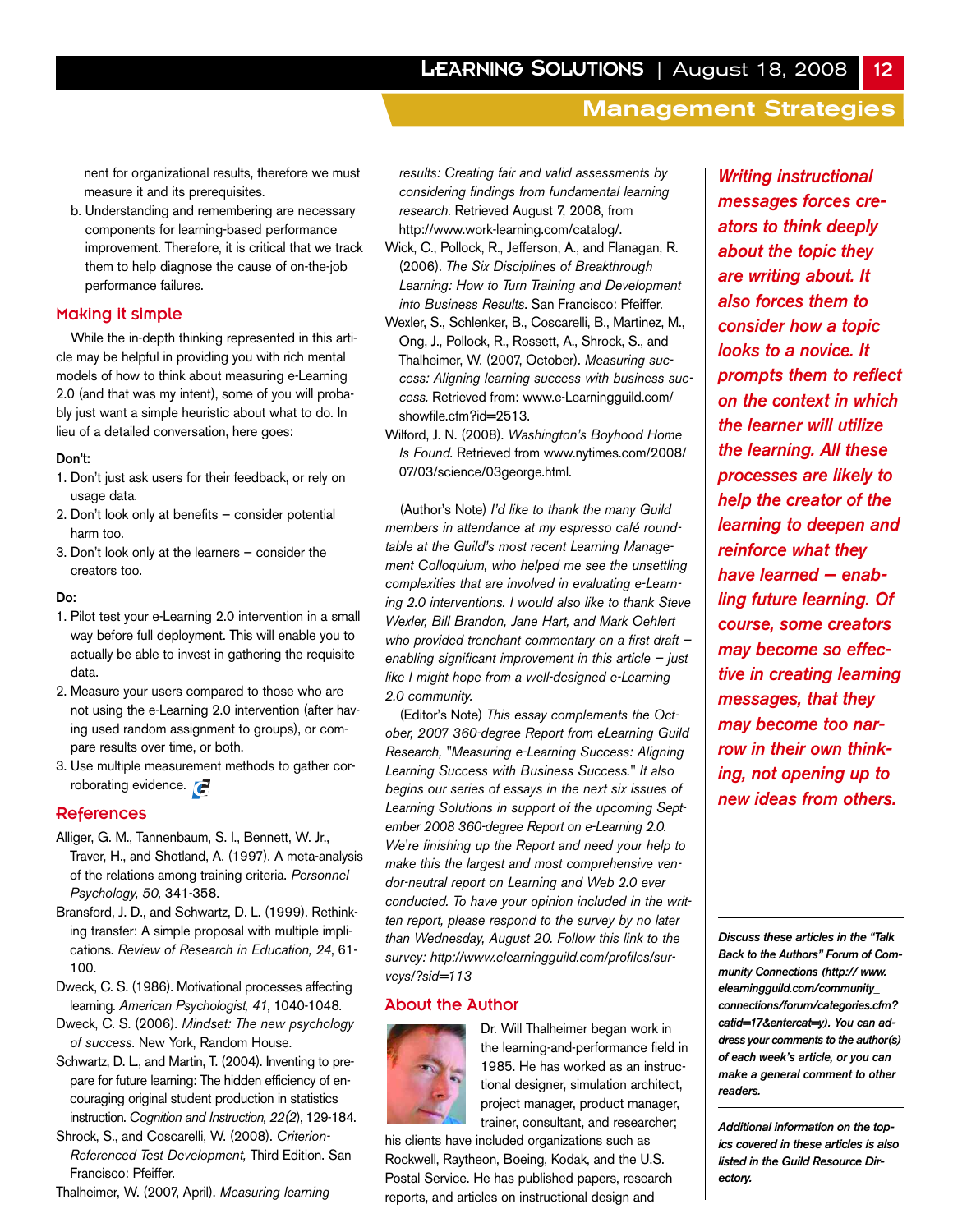e-Learning, and spoken at national conferences and local industry meetings. Dr. Thalheimer founded Work-Learning Research in 1998 to compile and disseminate research on learning and performance. He is a recipient of the 2002 International Society for Performance Improvement (ISPI) Research Grant. Will holds a B.A. from the Pennsylvania State University, an M.B.A. from Drexel University, and a Ph.D. in Educational Psychology: Human Learning and Cognition from Columbia University. His Weblog is at http://www.willatworklearning.com. Contact Will at will.thalheimer@work-learning.com.

# **In the Archives**

This is the first article by Will Thalheimer for The eLearning Guild. The eLearning Guild has previously published articles whose topics relate to this week's. These are available to Guild members in the Learning Solutions Archive online. Members must log in to download them. Here are the authors, the article topics, and the publication dates. *(Not a Guild Member? Join today for immediate access to these articles and 259 others!)*

# *Articles on related topics*

- Marc Gamble, "Evaluating e-Learning: The Three-Pass Approach" (March 17, 2008)
- Tita Theodora Beal, "A.D.D.I.E. Meets the Kirkpatrick Four: A 3-Act Play" (March 26, 2007)
- Sally Northam and Kathryn Tart, "Program Evaluation via Online Enterprise" (April 19, 2004)
- Bill Brandon, "Quality Assurance for e-Learning Design" (April 5, 2004)

Jeffrey Berk, "Learning Measurement: It's Not How Much You Train, But How Well" (November 3, 2003)

# **Best of the Blogs**

- My Best Advice About Social Networking: http:// www.chrisbrogan.com/my-best-advice-aboutsocial-networking/ (August 13, 2008)
- Education Evolving: http://www.dria.org/wordpress/archives/2008/08/13/680/ (August 13, 2008)
- E-Learning 2.0 and Digital Natives: Will the Millenials Demand Web 2.0 Approaches to Learning?: http://www.elearningguild.net/research/ ?p=163 (August 13, 2008)
- Social Lesson Planning K-12: http://mattshandera.blogspot.com/2008/08/social-lessonplanning-k-12.html (August 12, 2008)

# DO YOU HAVE AN INTERESTING STRATEGY OR TECHNIQUE TO SHARE?

# *Get It Published in...*



# This publication is by the people, for the people.

That means it's written by YOU the readers and members of *The eLearning Guild*! We encourage you to submit articles for publication in **Learning Solutions e-Magazine**.

Even if you have not been published before, we encourage you to submit a query if you have a great idea, technique, case study, or practice to share with your peers in the e-Learning community. If your topic idea for an article is selected by the editors, you will be asked to submit a complete article on that topic. Don't worry if you have limited experience writing for publication. Our team of editors will work with you to polish your article and get it ready for publication in **Learning Solutions**.

By sharing your expertise with the readers of **Learning Solutions**, you not only add to the collective knowledge of the e-Learning community, you also gain the re-cognition of your peers in the industry and your organization.

# How to Submit a Query

If you have an idea for an article, send a plain-text e-mail to our editor, Bill Brandon, at bbrandon@eLearningGuild.com, with the following information in the body of the e-mail:

- **A draft of the first paragraph**, written to grab the reader's attention and identify the problem or issue that will be addressed.
- **A short outline of your main points** addressing the problem or resolving the issue. This could be another paragraph or it could be a bulleted list.
- **One paragraph on your background or current position** that makes you the one to tell this story.
- **A working title** for the article.
- **Your contact information:** name, job title, company, phone, e-mail. This information is to be for the writer of the article. We are unable to accept queries from agents, public relations firms, or other third parties.

All of this information should fit on one page. If the topic fits our editorial plan, Bill will contact you to schedule the manuscript deadline and the publication date, and to work out any other details.

**Refer to www.eLearningGuild.com for Author Guidelines.**